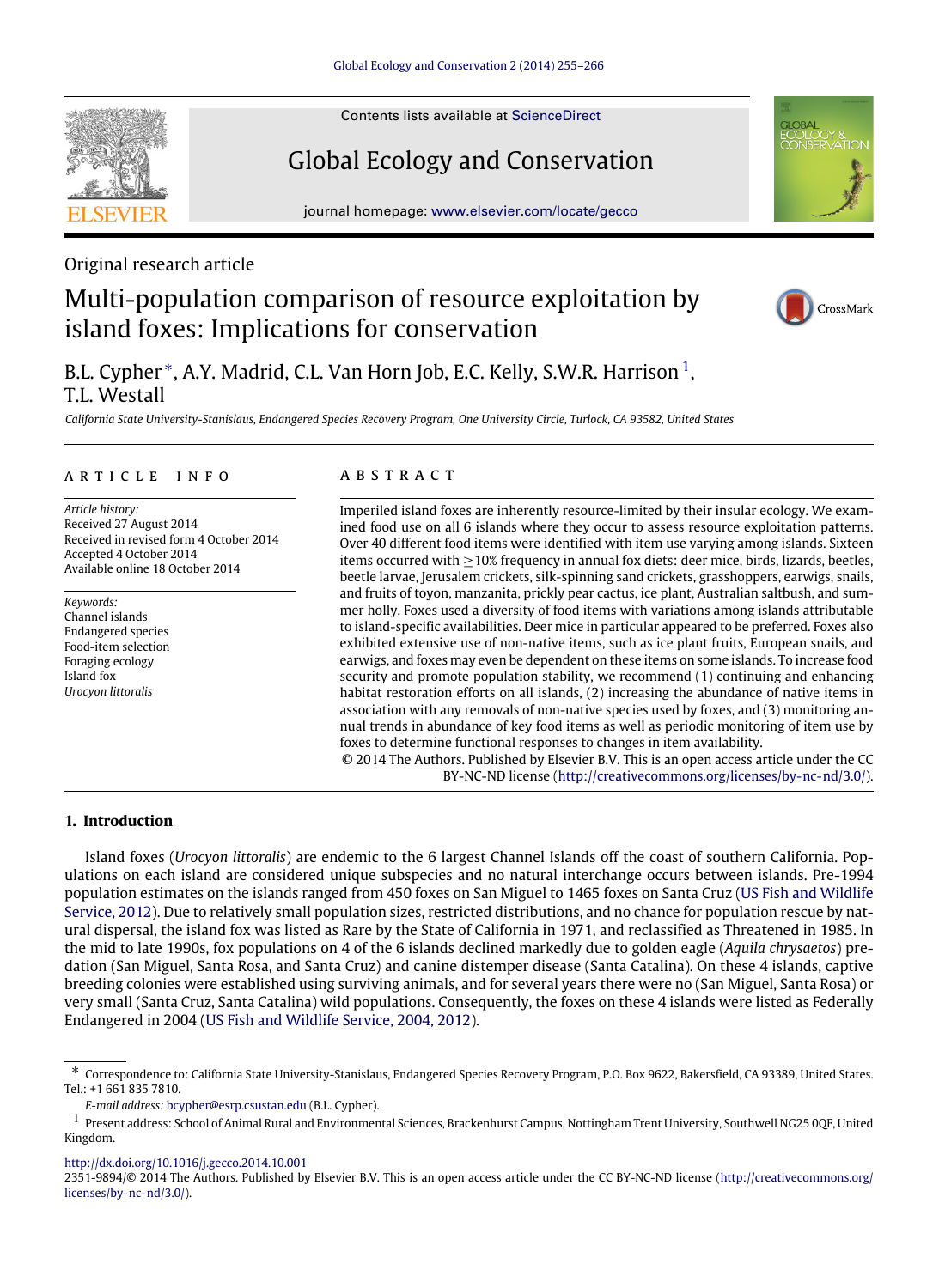<span id="page-1-0"></span>

**Fig. 1.** Locations of the 6 Channel Islands with inhabited by island foxes off the coast of southern, California.

Beginning in 2001 on Santa Catalina and 2004 on other islands, releases of foxes from the captive colonies were initiated, and wild populations are again present on all 6 islands. The catastrophic declines of fox numbers on the 4 islands highlighted the vulnerability of these insular populations. In addition to the immediate recovery actions (e.g. captive breeding and reintroduction into the wild), additional actions are necessary for the long-term protection and security of the populations. Actions in-progress to achieve this goal include golden eagle removal, bald eagle (*Haliaeetus leucocephalus*) restoration, feral animal removal, epidemiological monitoring and prophylaxis, and habitat restoration. The purpose of restoration activities is to improve the quality of habitats degraded by feral animals, military training activities, and invasion by non-native plants [\(US](#page-11-0) [Fish](#page-11-0) [and](#page-11-0) [Wildlife](#page-11-0) [Service,](#page-11-0) [2012\)](#page-11-0). Habitat restoration can increase available cover and could provide even greater benefit to island foxes if such restoration also increases the abundance of preferred foods.

Typical of many canids, island foxes are considered ''generalists'' with regard to foraging patterns. They feed on a wide variety of food items, including rodents, birds, insects, carrion, and fruits [\(Cypher,](#page-11-2) [2003;](#page-11-2) [Moore](#page-11-3) [and](#page-11-3) [Collins,](#page-11-3) [1995\)](#page-11-3). Prior investigations of island fox food habits usually were not conducted in a manner that captured seasonal variations in use of items or permitted among-island comparisons unbiased by annual variation in resource availability. Also, preferences among items have not been determined. The recent low population levels on several of the islands provided an opportunity to evaluate item preferences. Due to these low levels, resource abundance was presumably high relative to fox population size and intra-specific competition for resources was relatively low. Thus, foxes were better able to express foraging preferences. By identifying item preferences, it may be possible to conduct habitat restoration or manage habitats in a manner that enhances the availability of preferred foods for foxes.

The goal of this project was to examine seasonal and spatial patterns of resource exploitation by island foxes. Specific objectives were to (1) examine seasonal food item use on all 6 inhabited islands, (2) compare item use among islands, (3) determine use of non-native items by foxes, and (4) use these results to develop recommendations for the management and conservation of island fox populations.

# **2. Methods**

### *2.1. Study area*

Island foxes occur on the islands of San Miguel, Santa Rosa, Santa Cruz, Santa Catalina, San Nicolas, and San Clemente off the coast of southern California [\(Fig. 1\)](#page-1-0). These islands range in size from 37-249 km<sup>2</sup> [\(Table 1\)](#page-2-0). The islands are primarily volcanic in origin with sedimentary components as well [\(Schoenherr](#page-11-4) [et al.,](#page-11-4) [1999\)](#page-11-4). The diversity of habitats and biota on the islands [\(Table 1\)](#page-2-0) varies with island size, terrain complexity, and distance from the mainland. In general, diversity increases with island size and terrain complexity, and decreases with distance from the mainland [\(Schoenherr](#page-11-4) [et al.,](#page-11-4) [1999\)](#page-11-4). As biotic diversity increases, the number of food items potentially available to island foxes also is higher. More detailed descriptions of the biotic and abiotic attributes of each island can be found in [Schoenherr](#page-11-4) [et al.](#page-11-4) [\(1999\)](#page-11-4).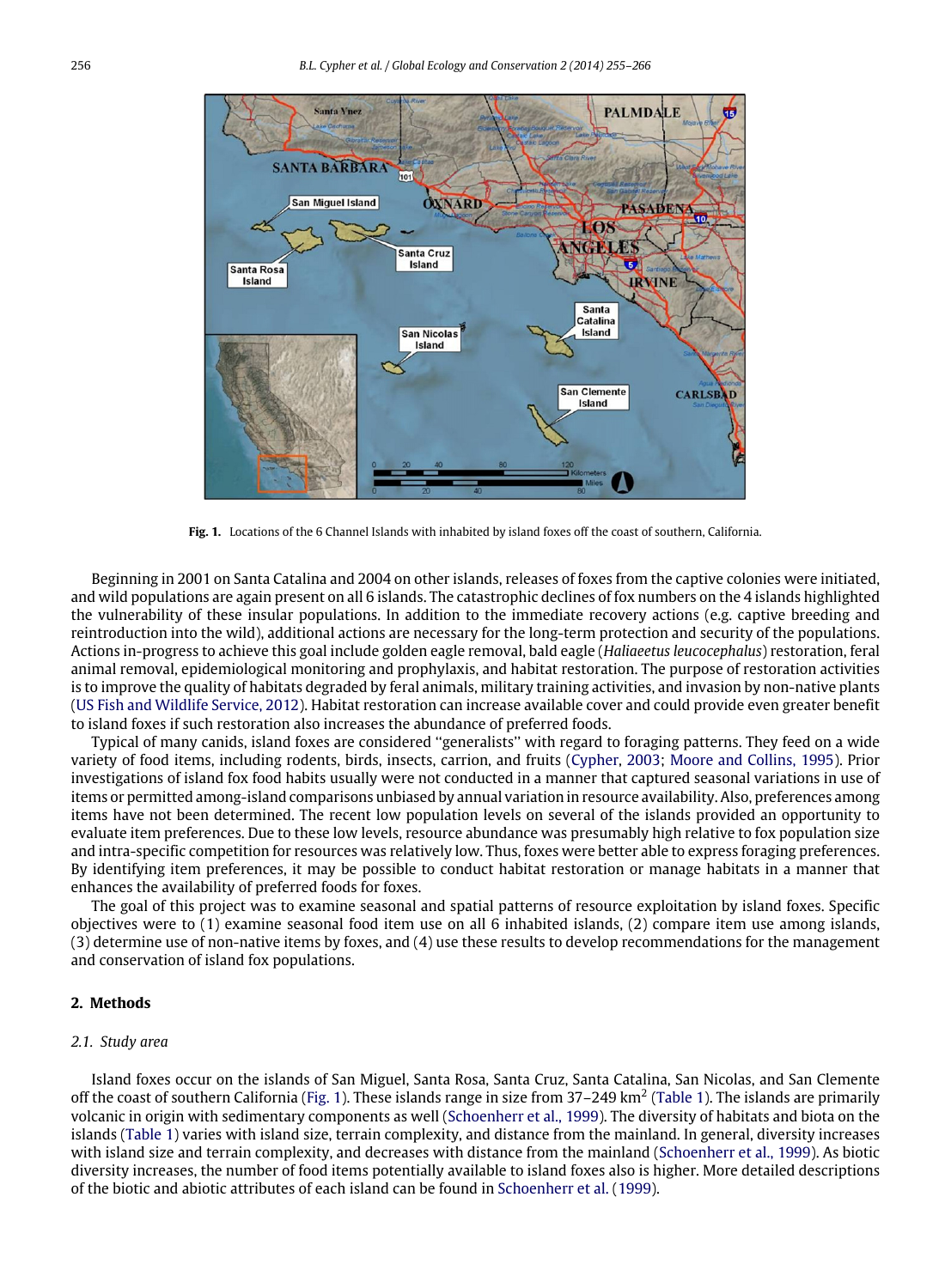| Area $km^2$ (mi <sup>2</sup> )<br>Island |          | Elevation $m$ (ft) | Distance to mainland km (mi) | Estimated 2009 fox population <sup>a</sup> |  |  |  |  |
|------------------------------------------|----------|--------------------|------------------------------|--------------------------------------------|--|--|--|--|
| San Miguel                               | 37(14)   | 253(830)           | 42(26)                       | 318                                        |  |  |  |  |
| San Nicolas                              | 58 (22)  | 277 (910)          | 98(61)                       | 500                                        |  |  |  |  |
| San Clemente                             | 145 (56) | 599 (1965)         | 79 (49)                      | 1094                                       |  |  |  |  |
| Santa Catalina                           | 194 (76) | 648 (2125)         | 32(20)                       | 947                                        |  |  |  |  |
| Santa Rosa                               | 217 (84) | 484 (1589)         | 44 (27)                      | 389                                        |  |  |  |  |
| Santa Cruz                               | 249 (96) | 753 (2470)         | 30(19)                       | $1000+$                                    |  |  |  |  |
|                                          |          |                    |                              |                                            |  |  |  |  |

| Attributes and island fox population size for the 6 Channel Islands occupied by foxes. |
|----------------------------------------------------------------------------------------|
| Source: Island attribute data modified from Schoenherr et al. (1999).                  |

<span id="page-2-1"></span><sup>a</sup> T. Coonan, National Park Service, unpublished data.

### *2.2. Diet analysis*

<span id="page-2-0"></span>**Table 1**

Island fox scats (feces) were collected from all 6 islands in 2009. Scats were collected during each of 4 seasons: Winter (January–March), Spring (April–June), Summer (July–September), and Fall (October–December). Scat collections were conducted by biologists based on each island and included staff from the National Park Service (San Miguel and Santa Rosa), The Nature Conservancy (Santa Cruz), Catalina Island Conservancy (Santa Catalina), Institute for Wildlife Studies (San Nicolas), and the US Navy (San Clemente). Attempts were made to collect scats from as many areas on each island as was feasible. Factors such as lack of trail and road access or presence of unexploded ordnance precluded collections from limited portions of some islands. All scats were collected into paper bags and allowed to air-dry. Bags were labeled with the date and location of collection.

Analysis of scats was conducted at the California State University-Stanislaus, Endangered Species Recovery Program office in Bakersfield, CA. Prior to analysis, scats were placed in a drying oven at 24 °C for at least 24 h to remove remaining moisture and to destroy any eggs or cysts of zoonotic parasites. Contents of each scat were then carefully separated and individual food items within the samples were identified to the lowest taxonomic level possible. Mammalian remains were identified based on bone and dental fragments and guard hair characteristics. Birds were identified based on feather and foot characteristics. Insects were identified based on exoskeleton characteristics. Fruits were identified based on seed and exocarp characteristics. Identification of items was based on comparison of remains with characteristics in established guides (e.g., [Glass,](#page-11-5) [1981;](#page-11-5) [Moore](#page-11-6) [et al.,](#page-11-6) [1974;](#page-11-6) [Roest,](#page-11-7) [1986;](#page-11-7) [Young](#page-11-8) [and](#page-11-8) [Young,](#page-11-8) [1992\)](#page-11-8) or by comparison with reference collections.

Frequency of occurrence of items was determined for each island and season. However, many items only occurred at low frequencies  $(<10\%)$  suggesting that such items were opportunistically encountered and consumed, and were not important to the overall diet of island foxes. Thus, to facilitate statistical analysis, items were grouped into 5 broad categories: Deer mouse (*Peromyscus maniculatus*), Insect, Native fruit, Non-native fruit, and Other. Using these categories, annual use of items was compared among islands and seasonal use of items was compared for each island using contingency table analyses employing a  $\chi^2$  statistic. *P*-values  $\leq$  0.05 were considered significant.

.<br>Shannon diversity indices (H') were calculated for annual diets on each island using the equation:

$$
H' = \left(N \log N - \sum n_i \log n_i\right) / N
$$

where *N* is the total number of occurrences of all items and *n<sup>i</sup>* is the number of occurrences of item *i* [\(Brower](#page-11-9) [and](#page-11-9) [Zar,](#page-11-9) [1984\)](#page-11-9). To further compare annual fox diets among islands, Horn's Index of Similarity (*Ro*) was calculated for each pair-wise comparison of islands using the Shannon diversity indices [\(Brower](#page-11-9) [and](#page-11-9) [Zar,](#page-11-9) [1984\)](#page-11-9).

### **3. Results**

#### *3.1. Annual foraging patterns*

During January–December 2009, a total of 2643 island fox scats was collected and analyzed. Over 40 different food items were identified in island fox scats collected from the 6 islands. Also found were a number of non-food items, many of which likely were ingested incidentally along with food items. Non-food items included grass, twigs, pieces of other vegetation, soil, pebbles, and anthropogenic items such as pieces of plastic and fibers from burlap used to cover fox traps. Island fox hairs were occasionally found in scats in small quantities and were presumed to have been ingested during self- or allo-grooming.

Across all 6 islands, 16 items occurred with a frequency  $\geq 10\%$  in annual fox diets [\(Table 2\)](#page-3-0). These items were deer mice, birds (comprising multiple species), lizards, beetles (comprising multiple species), beetle larvae, Jerusalem crickets (*Stenopalmatus spp.*), silk-spinning sand crickets (*Cnemotettix spp.*), grasshoppers, earwigs (*Forficula auricularia*), terrestrial snails, and fruits of toyon (*Heteromeles arbutifolia*), manzanita (*Arctostaphylos spp.*), prickly pear cactus (*Opuntia spp.*), ice plant (*Carpobrotus spp., Mesembryanthemum crystallinum*), summer holly (*Comarostaphylis diversifolia*), and Australian saltbush (*Atriplex semibaccata*). The number of items with a frequency  $\geq 10\%$  ranged from 5 on Catalina to 9 on San Miguel. Annual dietary diversity was highest on San Miguel and lowest on Santa Rosa, based on the Shannon index [\(Table 2\)](#page-3-0). Of the 16 items above, beetles were primary foods in annual diets on all 6 islands while 4 items were primary foods on just 1 island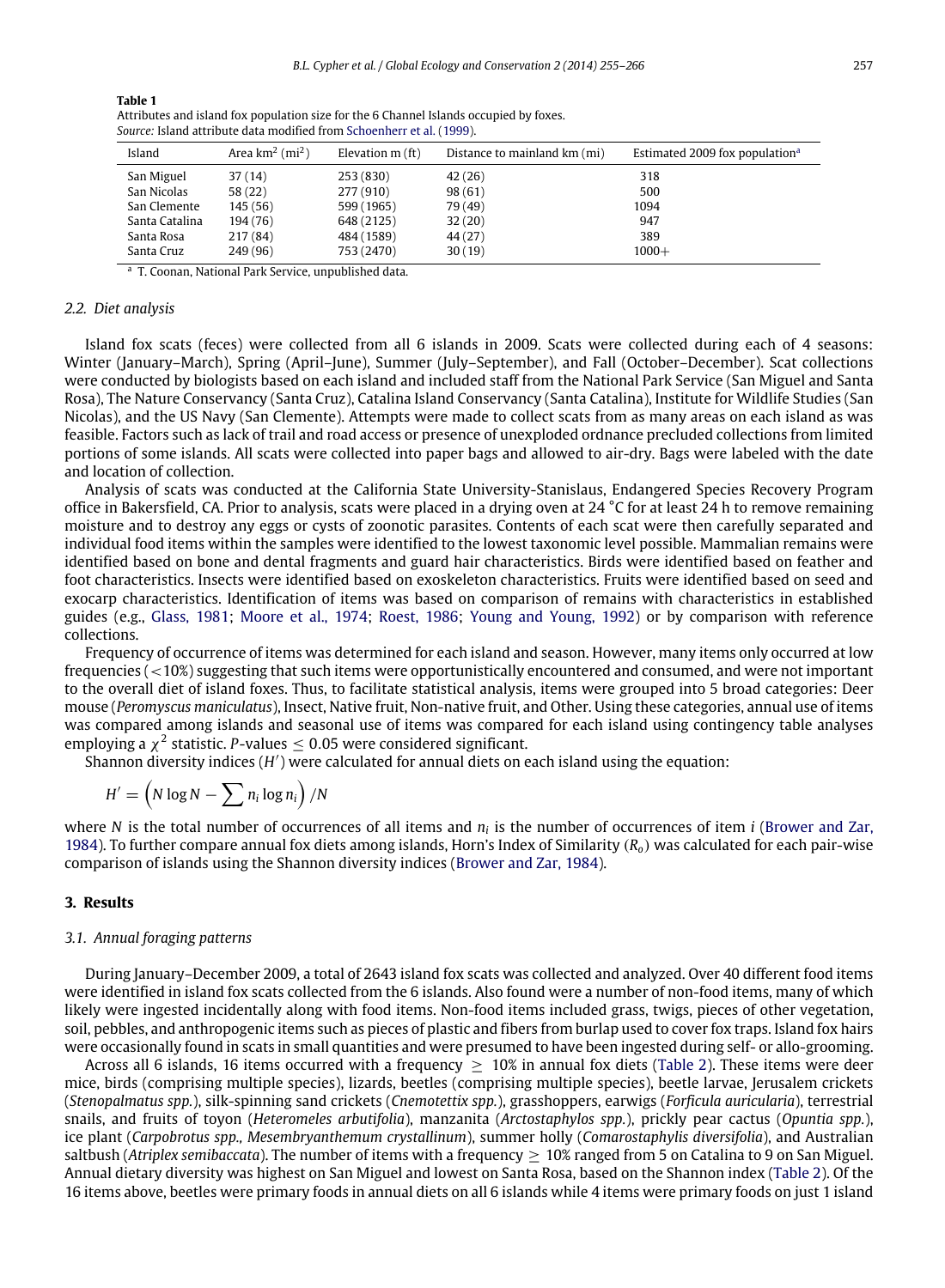## <span id="page-3-0"></span>**Table 2**

Food items occurring with a frequency ≥ 10% and Shannon diversity indices (*H'*) for annual diets of island foxes during 2009 on each of the Channel Islands with foxes.

| Food items/Frequency of occurrence (%)                                  |                                              |                                                                                                       |                                                              |                                                               |                                      |                                                                                                                      |                                                                      |                                                                                                |                                                              |                                                                      |                                              |
|-------------------------------------------------------------------------|----------------------------------------------|-------------------------------------------------------------------------------------------------------|--------------------------------------------------------------|---------------------------------------------------------------|--------------------------------------|----------------------------------------------------------------------------------------------------------------------|----------------------------------------------------------------------|------------------------------------------------------------------------------------------------|--------------------------------------------------------------|----------------------------------------------------------------------|----------------------------------------------|
| San Nicolas<br>San Clemente                                             |                                              | Santa Catalina                                                                                        |                                                              | San Miguel                                                    |                                      | Santa Rosa                                                                                                           |                                                                      | Santa Cruz                                                                                     |                                                              |                                                                      |                                              |
| Beetle<br>Beetle larva<br>Deer mouse<br>Snail<br>Prickly pear<br>Lizard | 62.6<br>33.9<br>30.3<br>20.1<br>17.8<br>11.8 | Beetle<br>Snail<br>Ice plant<br>Earwig<br>Aus. saltbush<br>Sand cricket<br>Deer mouse<br>Beetle larva | 64.3<br>45.2<br>35.0<br>32.5<br>21.1<br>18.9<br>12.0<br>10.7 | Tovon<br>Prickly pear<br>Jer. cricket<br>Beetle<br>Deer mouse | 60.1<br>33.5<br>24.7<br>24.5<br>18.6 | Beetle<br>Jer. cricket<br>Deer mouse<br>Ice plant<br>Sand cricket<br>Lizard<br>Grasshopper<br>Beetle larva<br>Earwig | 68.6<br>60.1<br>54.2<br>41.8<br>26.5<br>17.3<br>17.2<br>12.0<br>10.2 | Deer mouse<br>ler. cricket<br>Beetle<br>Earwig<br>Beetle larva<br>Grasshopper<br>Toyon<br>Bird | 64.0<br>51.5<br>50.7<br>30.7<br>14.5<br>13.7<br>13.3<br>10.1 | Manzanita<br>Jer. cricket<br>Beetle<br>Toyon<br>Earwig<br>Sum, holly | 48.4<br>35.6<br>30.6<br>30.6<br>25.6<br>17.2 |
| H'<br><b>Scats</b>                                                      | 0.64<br>433                                  |                                                                                                       | 0.73<br>560                                                  |                                                               | 0.66<br>388                          |                                                                                                                      | 0.79<br>577                                                          |                                                                                                | 0.59<br>505                                                  |                                                                      | 0.69<br>180                                  |

#### <span id="page-3-1"></span>**Table 3**

Horn's index of similarity for pair-wise comparisons of annual island fox diets between islands during 2009.

|                | Horn's similarity index  |                |                          |            |            |  |  |  |
|----------------|--------------------------|----------------|--------------------------|------------|------------|--|--|--|
|                | San Nicolas              | Santa Catalina | San Miguel               | Santa Rosa | Santa Cruz |  |  |  |
| San Clemente   | 0.51                     | 0.52           | 0.50                     | 0.55       | 0.24       |  |  |  |
| San Nicolas    |                          | 0.20           | 0.52                     | 0.44       | 0.37       |  |  |  |
| Santa Catalina | $\overline{\phantom{0}}$ | -              | 0.49                     | 0.56       | 0.59       |  |  |  |
| San Miguel     | -                        |                | $\overline{\phantom{0}}$ | 0.74       | 0.41       |  |  |  |
| Santa Rosa     |                          |                |                          |            | 0.58       |  |  |  |

<span id="page-3-2"></span>

**Fig. 2.** Annual use of food items (grouped into 5 categories) by island foxes on each island during 2009.

each (birds on Santa Rosa; manzanita and summer holly on Santa Cruz; Australian saltbush on San Nicolas). Based on the use of items occurring with a frequency  $\geq 10\%$ , annual diets were most similar ( $R<sub>o</sub> = 0.74$ ) between San Miguel and Santa Rosa, and least similar (*R<sup>o</sup>* = 0.20) between San Nicolas and Santa Catalina [\(Table 3\)](#page-3-1).

For food items grouped into 5 categories [\(Fig. 2\)](#page-3-2), annual fox diets differed significantly among islands ( $\chi^2=$  2450, 20 df, *P* < 0.0001). Insects clearly were important foods on all islands. Native fruits were important foods on Santa Catalina (toyon and prickly pear cactus) and Santa Cruz (manzanita and toyon) while non-native fruits were important foods on San Nicolas (ice plant and Australian saltbush) and San Miguel (ice plant). Deer mice were important foods on Santa Rosa and San Miguel whereas other items (e.g., terrestrial snails but other items as well) were important foods on San Nicolas and San Clemente.

### *3.2. Seasonal foraging patterns*

On San Clemente, 11 items occurred with a frequency  $\geq 10\%$  in seasonal fox diets [\(Table 4\)](#page-4-0) and ranged from 4 in winter to 8 in fall. Deer mice, beetles, and beetle larvae were primary foods in all 4 seasons while earwigs, Australian saltbush, and sand crickets were primary foods in just 1 season each. For food items grouped into 5 categories [\(Fig. 3\)](#page-5-0), fox diet on San Clemente differed significantly among seasons ( $\chi^2 = 142.7$ , 12 df,  $P < 0.0001$ ). Insects, especially beetles, were clearly important foods in all seasons. Native fruits were important foods in winter and fall (prickly pear cactus) while non-native fruits (ice plant) were important foods in summer. Deer mice were important foods in winter and spring whereas other items collectively were important foods in all 4 seasons.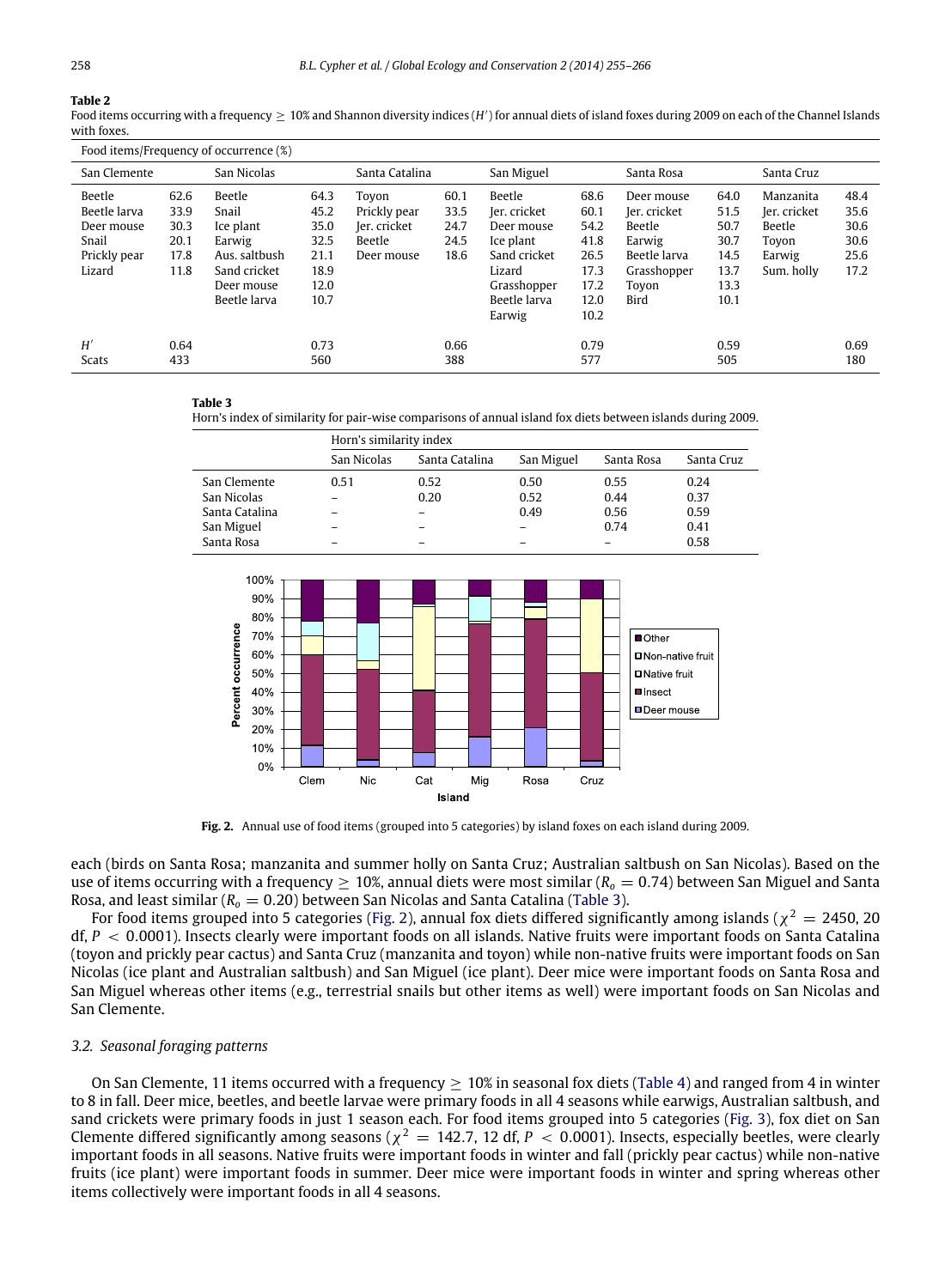#### <span id="page-4-0"></span>**Table 4**

Food items occurring with a frequency  $\geq 10\%$  for seasonal diets of island foxes during 2009 on each of the Channel Islands with foxes.

| Food items/Frequency of occurrence (%)                                                                |                                                      |                                                                                                                                          |                                                                      |                                                                                                                                 |                                                                      |                                                                                                                       |                                                              |  |  |
|-------------------------------------------------------------------------------------------------------|------------------------------------------------------|------------------------------------------------------------------------------------------------------------------------------------------|----------------------------------------------------------------------|---------------------------------------------------------------------------------------------------------------------------------|----------------------------------------------------------------------|-----------------------------------------------------------------------------------------------------------------------|--------------------------------------------------------------|--|--|
| Winter                                                                                                |                                                      | Spring                                                                                                                                   |                                                                      | Summer                                                                                                                          |                                                                      | Fall                                                                                                                  |                                                              |  |  |
| San Clemente<br>$n = 133$<br>Deer mouse<br><b>Beetle</b><br>Beetle larva<br>Lizard                    | 54.1<br>35.3<br>20.3<br>15.8                         | $n = 107$<br><b>Beetle</b><br>Beetle larva<br>Deer mouse<br>Lizard<br>Aus. Saltbush<br>Earwig                                            | 54.2<br>38.2<br>30.4<br>22.4<br>15.9<br>15.0                         | $n = 86$<br>Beetle<br>Beetle larva<br>Snail<br>Ice plant<br>Crustacean<br>Prickly pear<br>Deer mouse                            | 98.8<br>57.0<br>41.9<br>39.5<br>19.8<br>14.0<br>10.5                 | $n = 107$<br>Beetle<br>Snail<br>Prickly pear<br>Beetle larva<br>Ice plant<br>Crustacean<br>Deer mouse<br>Sand cricket | 75.7<br>38.3<br>43.9<br>28.0<br>25.2<br>22.4<br>15.9<br>12.2 |  |  |
| San Nicolas<br>$n = 139$<br>Beetle<br>Snail<br>Beetle larva<br>Ice plant                              | 84.9<br>35.3<br>29.5<br>10.1                         | $n = 144$<br>Beetle<br>Snail<br>Earwig<br>Ice plant<br>Deer mouse<br>Lizard                                                              | 67.4<br>47.9<br>47.2<br>31.9<br>19.4<br>16.7                         | $n = 148$<br>Ice plant<br>Beetle<br>Snail<br>Sand cricket<br>Aus. saltbush<br>Myoporum<br>Earwig<br>Grasshopper<br>Deer mouse   | 56.1<br>48.0<br>41.2<br>31.8<br>31.8<br>22.3<br>21.6<br>18.9<br>12.2 | $n = 129$<br>Snail<br>Beetle<br>Earwig<br>Aus. saltbush<br>Ice plant<br>Sand cricket<br>Prickly pear<br>Jer. cricket  | 57.4<br>57.4<br>55.8<br>46.5<br>57.4<br>39.5<br>27.1<br>18.6 |  |  |
| Santa Catalina<br>$n = 99$<br>Toyon<br>Jer. cricket<br>Beetle<br>Deer mouse<br>Earwig<br>Prickly pear | 87.9<br>31.3<br>18.2<br>17.2<br>16.2<br>14.1         | $n = 93$<br>Toyon<br>Jer. cricket<br>Beetle<br>Deer mouse                                                                                | 92.5<br>22.6<br>21.5<br>18.3                                         | $n = 102$<br>Toyon<br>Prickly pear<br>Beetle<br>Deer mouse<br>Manzanita<br>Jer. cricket<br>Is. redberry                         | 48.0<br>29.4<br>22.6<br>22.6<br>21.6<br>15.7<br>12.8                 | $n = 94$<br>Prickly pear<br>Beetle<br>Jer. cricket<br>Earwig<br>Deer mouse<br>Lizard<br>Toyon                         | 88.3<br>36.2<br>29.8<br>17.0<br>16.0<br>15.1<br>11.7         |  |  |
| San Miguel<br>$n = 141$<br>Jer. cricket<br>Beetle<br>Deer mouse<br>Sand cricket<br>Earwig             | 63.1<br>58.2<br>54.6<br>31.2<br>14.9                 | $n = 150$<br><b>Beetle</b><br>Deer mouse<br>Jer. cricket<br>Ice plant<br>Beetle larva<br>Lizard<br>Sand cricket<br>Earwig<br>Grasshopper | 67.3<br>58.0<br>56.0<br>56.0<br>28.7<br>27.3<br>16.0<br>12.0<br>10.7 | $n = 146$<br>Beetle<br>Ice plant<br>Deer mouse<br>Jer. cricket<br>Lizard<br>Grasshopper<br>Sand cricket                         | 80.8<br>80.8<br>47.3<br>47.3<br>26.7<br>20.6<br>11.6                 | $n = 140$<br>Jer. cricket<br>Beetle<br>Deer mouse<br>Sand cricket<br>Grasshopper<br>Ice plant<br>Earwig               | 75.0<br>67.9<br>57.1<br>47.9<br>36.4<br>25.0<br>12.1         |  |  |
| Santa Rosa<br>$n = 54$<br>Deer mouse<br>Beetle<br>Jer. cricket<br>Toyon<br>Ungulate<br>Bird<br>Earwig | 66.7<br>64.8<br>31.5<br>29.6<br>20.4<br>20.4<br>13.0 | $n = 150$<br>Deer mouse<br>Beetle<br>Jer. cricket<br>Beetle larva<br>Earwig<br>Toyon<br>Bird<br>Lizard                                   | 66.0<br>54.0<br>34.7<br>34.7<br>33.3<br>26.7<br>12.7<br>10.0         | $n = 151$<br>Deer mouse<br>Jer. cricket<br>Beetle<br>Lizard<br>Earwig<br>Crustacean<br>Beetle larva<br>Grasshopper<br>Manzanita | 68.2<br>55.0<br>38.4<br>16.6<br>13.9<br>11.9<br>11.3<br>10.6<br>10.6 | $n = 150$<br>Jer. cricket<br>Deer mouse<br>Beetle<br>Earwig<br>Grasshopper<br>Aus. saltbush                           | 72.0<br>56.7<br>54.7<br>51.3<br>26.0<br>10.7                 |  |  |

(*continued on next page*)

On San Nicolas, 13 items occurred with a frequency  $\geq 10\%$  in seasonal fox diets [\(Table 4\)](#page-4-0) and ranged from 4 in winter to 9 in summer. Beetles, snails, and ice plant fruits were primary foods in all 4 seasons while lizards, beetle larvae, grasshoppers, Jerusalem crickets, myoporum (*Myoporum spp.*) fruits, and prickly pear cactus fruits were primary foods in 1season each. For food items grouped into 5 categories [\(Fig. 3\)](#page-5-0), fox diet on San Nicolas differed significantly among seasons ( $\chi^2=$  155.0, 12 df, *P* < 0.0001). Insects were important foods in all seasons. Native fruits collectively were used in low frequencies while nonnative fruits, particularly ice plant and Australian saltbush, were important foods in spring, summer, and fall. Deer mice also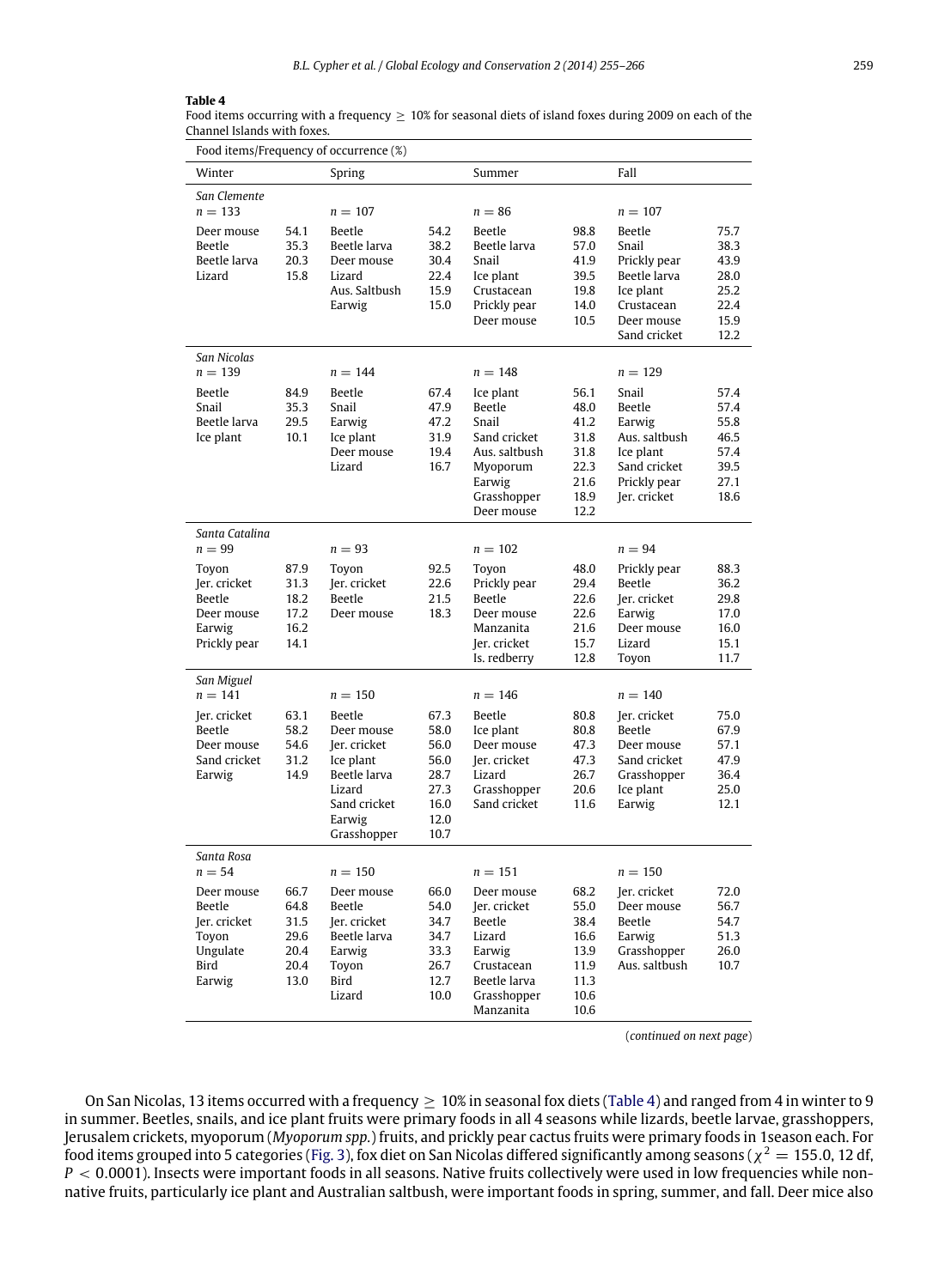Table 4 (*continued*)

*Santa Cruz*

Food items/Frequency of occurrence (%)

Winter Spring Summer Fall

<span id="page-5-0"></span>

**Fig. 3.** Seasonal use of food items (grouped into 5 categories) by island foxes on each island during 2009.

were used in relatively low frequencies in all seasons whereas other items, particularly terrestrial snails, were important foods in all 4 seasons.

On Santa Catalina, 9 items occurred with a frequency  $\geq 10\%$  in seasonal fox diets [\(Table 4\)](#page-4-0) and ranged from 4 in spring to 7 in summer and fall. Deer mice, beetles, Jerusalem crickets, and toyon fruits were primary foods in all 4 seasons while manzanita fruits, island redberry (*Rhamnus pirifolia*) fruits, and lizards were primary foods in just 1 season each. For food items grouped into 5 categories [\(Fig. 3\)](#page-5-0), differences among seasonal fox diets on Santa Catalina were marginally significant  $(\chi^2=21.11, 12$  df,  $P=0.0501$ ). Collectively, native fruits were important foods in all seasons, as were insects. Deer mice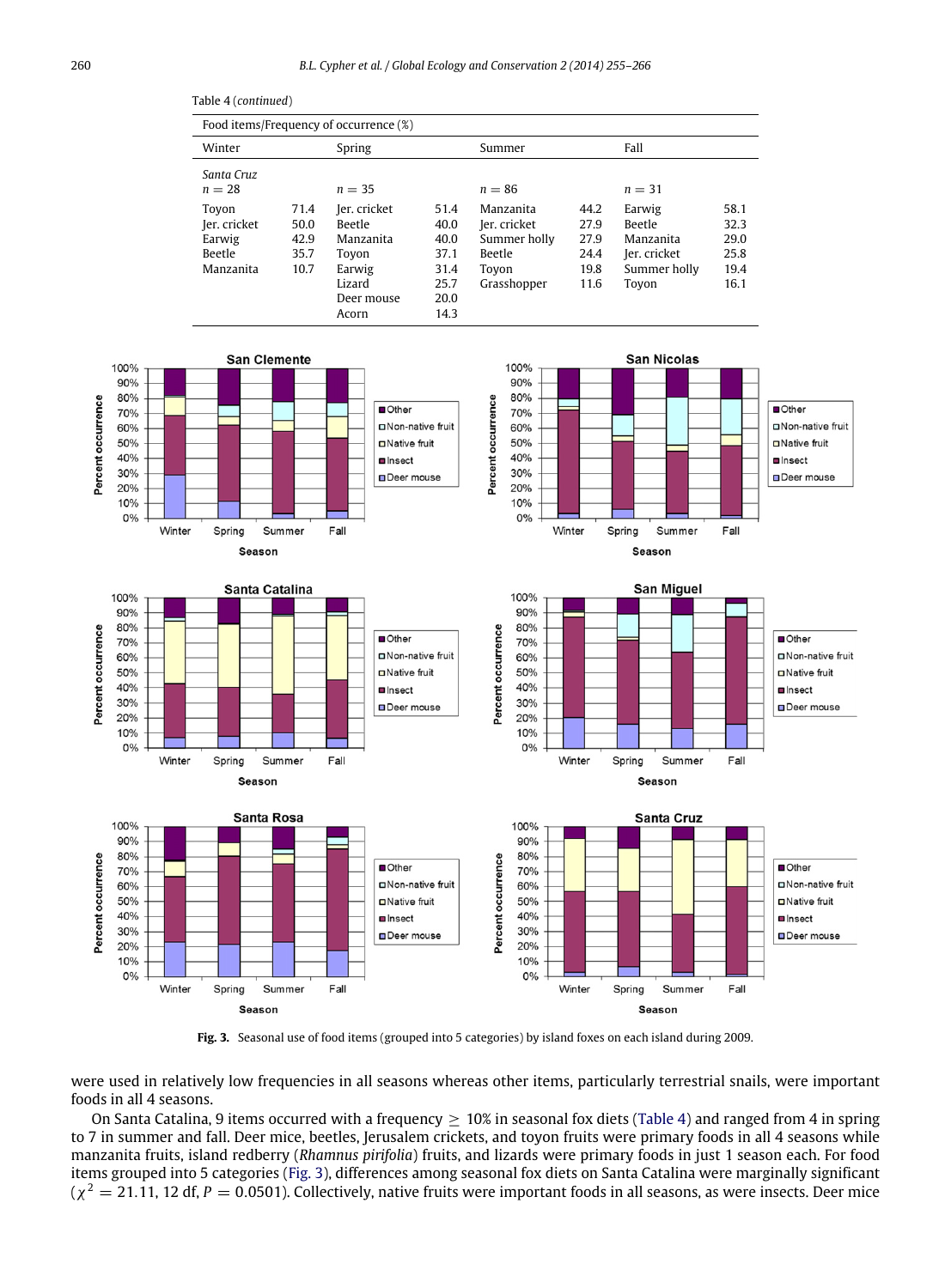<span id="page-6-0"></span>

**Fig. 4.** Proportional use of native and non-native foods in annual diets of island foxes on each island in 2009.

were most important in summer. Non-native fruits were used very infrequently, and other items collectively were important foods in all 4 seasons.

On San Miguel, 9 items occurred with a frequency  $\geq 10\%$  in seasonal fox diets [\(Table 4\)](#page-4-0) and ranged from 5 in winter to 9 in spring. Deer mice, beetles, Jerusalem crickets, and sand crickets were primary foods in all 4 seasons while beetle larvae were a primary food in just 1 season. For food items grouped into 5 categories [\(Fig. 3\)](#page-5-0), fox diet on San Miguel differed significantly among seasons ( $\chi^2=155.0$ , 12 df,  $P < 0.0001$ ). Insects were important foods in all seasons, as were deer mice. Native fruits collectively were used in low frequencies while non-native fruits, particularly ice plant, were important foods in spring and summer. Other items (e.g., lizards) were important foods in spring and summer, and snails occurred in scats at a low frequency (2.1%–9.9%) in all seasons.

On Santa Rosa, 13 items occurred with a frequency  $> 10\%$  in seasonal fox diets [\(Table 4\)](#page-4-0) and ranged from 6 in fall to 9 in summer. Deer mice, beetles, Jerusalem crickets, and earwigs were primary foods in all 4 seasons while ungulates, marine crustaceans, manzanita fruits, and Australian saltbush fruits were primary foods in just 1 season each. For food items grouped into 5 categories [\(Fig. 3\)](#page-5-0), fox diet on Santa Rosa differed significantly among seasons ( $\chi^2=94.35$ , 12 df,  $P < 0.0001$ ). Insects were important foods in all seasons, as were deer mice. In comparison, fruits were less important and their use was greatest in winter and spring. Other items collectively were important foods in winter, spring, and summer.

On Santa Cruz, 10 items occurred with a frequency  $> 10\%$  in seasonal fox diets [\(Table 4\)](#page-4-0) and ranged from 5 in winter to 8 in spring. Beetles, Jerusalem crickets, toyon fruits, and manzanita fruits were primary foods in all 4 seasons while lizards, deer mice, acorns, and grasshoppers were primary foods in just 1 season each. For food items grouped into 5 categories [\(Fig. 3\)](#page-5-0), fox diet on Santa Cruz differed significantly among seasons ( $\chi^2=$  24.9, 12 df, P  $=$  0.0037). Insects and native fruits were important foods in all seasons. Deer mice and other items were not particularly important in any season, and both were used the most in spring.

#### *3.3. Use of non-native items*

Foxes consumed non-native food items on all islands, although the contribution of these items to annual diets varied considerably among islands [\(Fig. 4\)](#page-6-0). The proportion of non-native food item occurrences ranged from 7.6% on Santa Catalina to 44.7% on San Nicolas. Non-native food items included mule deer (*Odocoileus hemionus*), elk (*Cervus elaphus*), rats (*Rattus spp.*), house mice (*Mus musculus*), European earwigs, European garden snails, and fruits of ice plant, Australian saltbush, myoporum, pepper tree (*Schinus molle*), carob tree (*Ceratonia siliqua*), and palm (Palmaceae). Additionally, evidence of anthropogenic foods (e.g., food wrappers) was found in 2 scats from Santa Catalina and 1 scat each from San Clemente and Santa Rosa.

Among annual diets, 4 of the 8 primary items consumed by foxes on San Nicolas were non-native [\(Table 2\)](#page-3-0). In contrast, no primary items were non-native on Santa Catalina, while 1 or 2 were non-native on each of the other 4 islands. Among seasonal diets, non-native foods were the most frequently occurring items in summer (ice plant fruits) and fall (snails) on San Nicolas, and in fall (earwigs) on Santa Cruz. Non-native foods were primary items (frequency ≥ 10%) in 2 seasons on Santa Catalina, 3 seasons on San Clemente and Santa Cruz, and 4 seasons on San Nicolas, San Miguel, and Santa Rosa [\(Table 4\)](#page-4-0).

#### **4. Discussion**

#### *4.1. Food items*

Island foxes exhibit euryphagus, omnivorous, and opportunistic foraging patterns [\(Coonan](#page-11-10) [et al.,](#page-11-10) [2010;](#page-11-10) [Moore](#page-11-3) [and](#page-11-3) [Collins,](#page-11-3) [1995;](#page-11-3) [Roemer,](#page-11-11) [1999\)](#page-11-11). These general patterns are consistent with those of many other fox species, particularly closely related gray foxes (*Urocyon cinereoargenteus*; [Cypher,](#page-11-2) [2003\)](#page-11-2). Island foxes exploit a wide variety of food items including vertebrates, invertebrates, and fruits. The dietary differences observed among islands and seasons reflect a functional response on the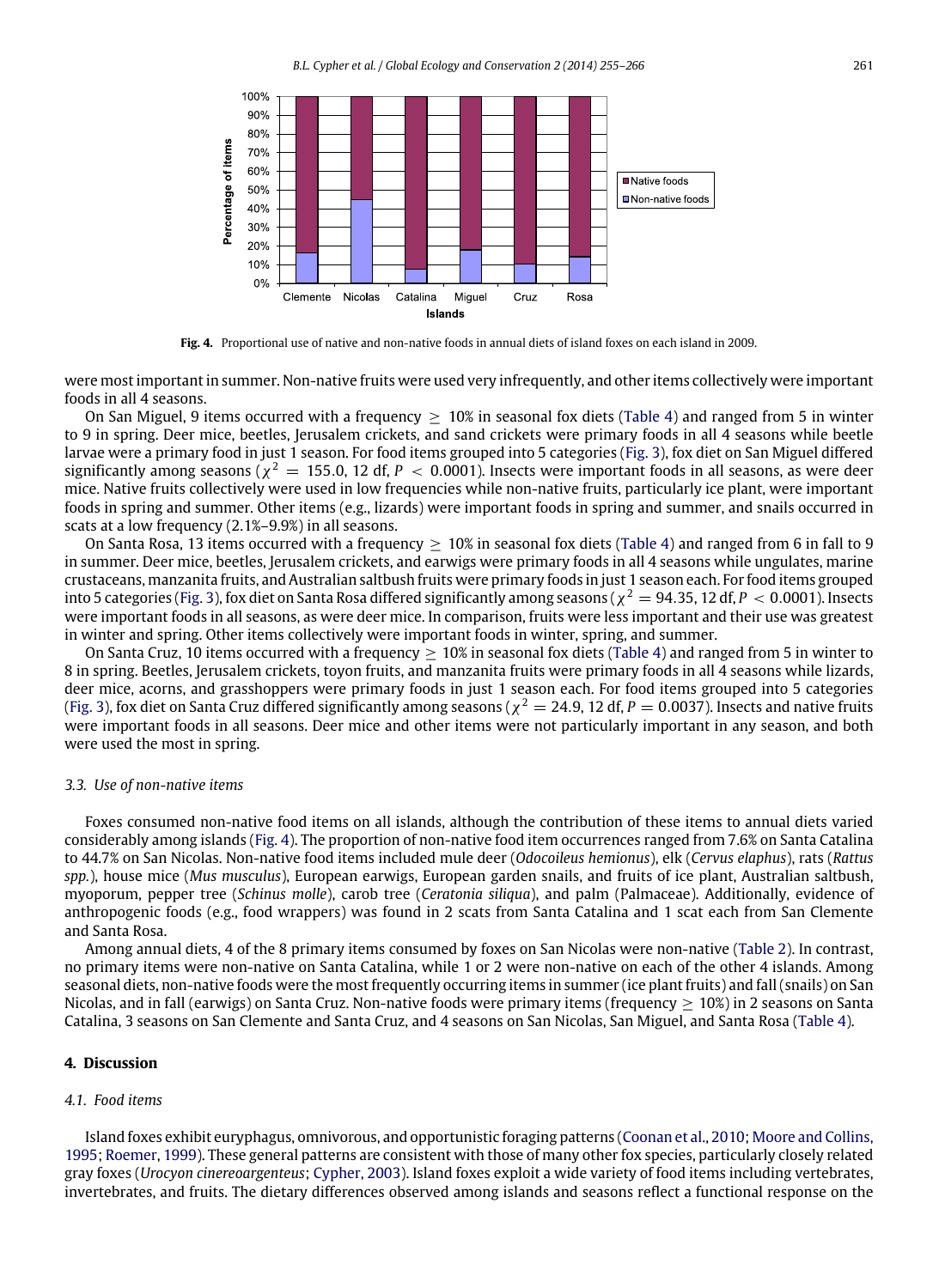part of foxes to spatial and temporal variation in food item availability. Variation among islands and seasons also was reported by [Laughrin](#page-11-12) [\(1977\)](#page-11-12). This response is consistent with an opportunistic, generalist foraging strategy [\(Stephens](#page-11-13) [and](#page-11-13) [Krebs,](#page-11-13) [1986\)](#page-11-13).

Among all of the North American foxes, island foxes consume the least amount of vertebrate prey, probably due to depauperate rodent communities on the Channel Islands [\(Wenner](#page-11-14) [and](#page-11-14) [Johnson,](#page-11-14) [1980\)](#page-11-14). Deer mice were consumed by foxes on all islands, and were a particularly important food item on Santa Rosa, San Miguel, San Clemente, and Santa Catalina. Deer mice also were found to be important island fox foods in previous studies [\(Collins,](#page-11-15) [1980;](#page-11-15) [Laughrin,](#page-11-12) [1977\)](#page-11-12). Deer mice are fairly ubiquitous with regard to habitat [\(Schwemm,](#page-11-16) [2008\)](#page-11-16) and generally are available throughout each island.

Other mammals generally occurred only infrequently in fox diets. Introduced deer and elk were present on Santa Rosa while introduced deer are present on Santa Catalina. The ungulates were harvested on both islands during this study. Ungulate remains were present in fox scats in all seasons on both islands. Remains sometimes consisted of hair and bone, and other times consisted of a black, tar-like substance, which is indicative of foxes consuming ''gut piles'' resulting from hunters dressing out harvested animals. Additionally, ungulates mortally wounded during harvests that were not subsequently recovered by hunters also served as a potential food source for foxes. Consequently, ungulate remains generally occurred most frequently in the fall and winter, concomitant with harvest seasons. Ungulates even constituted a primary item in fox diets in winter on Santa Rosa [\(Table 4\)](#page-4-0). Ungulate carcasses and organ remains constitute an energy dense food source with relatively low associated capture or handling costs, and therefore it is not surprising that foxes would readily exploit this resource. Similarly, [Laughrin](#page-11-17) [\(1973](#page-11-17)[,](#page-11-12) [1977\)](#page-11-12) reported use of livestock carrion by foxes when livestock (e.g., goats, cows, sheep, pigs) were still present on some islands.

Other mammals consumed by foxes included Catalina California ground squirrels (*Otospermophilus beecheyi nesioticus*), pinnipeds, island spotted skunks (*Spilogale gracilis amphiala*), rats, house mice, and a bat (*Myotis spp.*). Use of California ground squirrels, harvest mice (*Reithrodontomys megalotis*), California voles (*Microtus californicus*), rats, and house mice has been reported previously [\(Laughrin,](#page-11-17) [1973;](#page-11-17) [von](#page-11-18) [Bloeker,](#page-11-18) [1967\)](#page-11-18). Ground squirrels are only present on Santa Catalina, but are abundant and were consumed in all seasons. This consistent use suggests that the squirrels were more than just incidental items in the diet. Pinnipeds occur on all islands, but are particularly abundant on San Nicolas and San Miguel where large, multi-species rookeries have been established. Pinnipeds were detected in scats from San Nicolas, San Miguel, San Clemente, and Santa Catalina, although the number of occurrences in any season never exceeded 5. Predation on pinnipeds by foxes is unlikely. Instead, foxes probably scavenged dead pinnipeds or consumed pieces of molted pelts. [Laughrin](#page-11-12) [\(1977\)](#page-11-12) also reported use of marine mammals by foxes. Island spotted skunks only occur on Santa Rosa and Santa Cruz. Skunks occurred in 3 scats from Santa Cruz and 7 scats from Santa Rosa. Skunks may be consumed more as a result of competitive interactions than direct predation [\(Jones](#page-11-19) [et al.,](#page-11-19) [2008\)](#page-11-19). Similarly, the low occurrences of rat, house mouse, and bat indicate that these also were opportunistically consumed items.

Birds were consistently consumed by foxes on all islands and in all seasons. Remains commonly consisted of nondescript feathers and therefore species identification was not possible. Foxes may prey on ground-dwelling birds or nestlings in ground or arboreal nests (island foxes are excellent climbers; [Coonan](#page-11-10) [et al.,](#page-11-10) [2010\)](#page-11-10), or scavenged dead birds washed up on shorelines. Remains of ground nesting birds have been reported in scats from San Miguel, Santa Cruz, and San Nicolas and included horned larks (*Eremophila alpestris insularis*), western meadowlarks (*Sturnella neglecta*), and chukars (*Alectoris chukar*) [\(Collins,](#page-11-15) [1980;](#page-11-15) [Laughrin,](#page-11-12) [1977;](#page-11-12) [Moore](#page-11-3) [and](#page-11-3) [Collins,](#page-11-3) [1995\)](#page-11-3). It is unclear whether birds were consumed opportunistically as encountered or specifically hunted. However, birds were primary items in winter and spring on Santa Rosa [\(Table 4\)](#page-4-0), and occurred in >5% of scats in at least 1 season on all islands except San Clemente suggesting that foxes may have specifically hunted birds. On San Clemente, foxes were determined to be a significant predator on nests of endangered San Clemente loggerhead shrikes (*Lanius ludovicianus mearnsi*) resulting in nest protection strategies, including lethal removal of foxes [\(Cooper](#page-11-20) [et al.,](#page-11-20) [2005\)](#page-11-20).

Lizards occurred in fox scats from all islands and most seasons. Indeed, lizards were primary items in fox diets in 1 or more seasons on all islands, and therefore constituted an important food item for foxes. At least 2 lizard species occur on each island with 5 occurring on Santa Catalina [\(Schoenherr](#page-11-4) [et al.,](#page-11-4) [1999\)](#page-11-4). Low frequency use of reptiles by island foxes has been reported previously [\(Crowell,](#page-11-21) [2001;](#page-11-21) [Moore](#page-11-3) [and](#page-11-3) [Collins,](#page-11-3) [1995\)](#page-11-3), including consumption of snakes. However, only lizard remains were detected in the current study.

Insects were extremely important food items for foxes on all islands and in all seasons. When using frequency of occurrence of items in scats, the contributions of small food items like insects can be over-estimated in canid diets if such items occur frequently but comprise a relatively small proportion of scat contents (e.g., [Cypher,](#page-11-22) [1991\)](#page-11-22). However, that generally was not the case in the island fox scats where insect parts commonly comprised a significant proportion of each scat. Insects occur in apparent abundance on all islands, involve low foraging costs, and are highly nutritious. Thus, energetically, selective feeding on insects constitutes an optimal foraging strategy for island foxes.

Beetles and beetle larvae were frequently consumed. Beetles were not identified to species, but darkling beetles (Family Tenebrionidae) and ten-lined June beetles (*Polyphylla decemlineata*) were commonly detected. [Doyen](#page-11-23) [\(1974\)](#page-11-23) identified at least 9 different beetle species in fox scats collected in spring on San Clemente. Jerusalem crickets, silk-spinning sand crickets, and grasshoppers also were frequently consumed on most islands. These Orthopterans appear to be particularly important foods, as has been reported previously [\(Collins,](#page-11-15) [1980;](#page-11-15) [Crowell,](#page-11-21) [2001;](#page-11-21) [Laughrin,](#page-11-12) [1977\)](#page-11-12). Non-native European earwigs are now ubiquitous and abundant throughout North America, including the Channel Islands [\(Langston](#page-11-24) [and](#page-11-24) [Powell,](#page-11-24) [1975\)](#page-11-24). Earwigs occurred commonly in scats from all islands and appear to be a relatively important food for island foxes.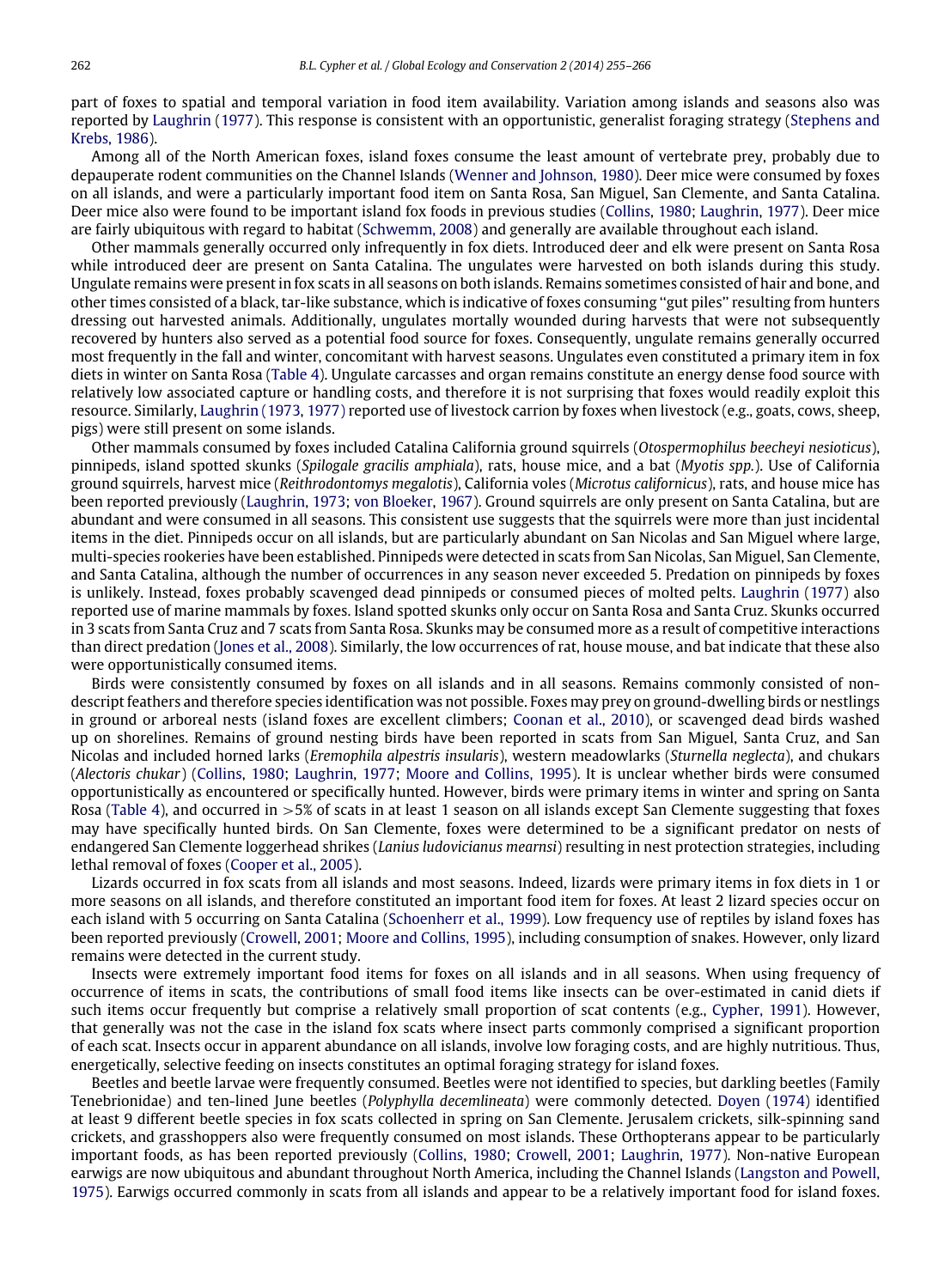Other insects detected included cockroaches, fly larvae (i.e., maggots—probably from carrion), dragon flies, Lepidopteran larvae (i.e., caterpillars), wasps, and ants (ants likely were consumed incidentally with other foods). All of these other insects were only infrequently detected and therefore were likely consumed opportunistically as encountered.

Other invertebrates also were detected in fox diets. Crustaceans, including beach hoppers (*Orchestoidea californiana*) and mole crabs (*Emerita analoga*) as well as other unidentified crabs, were frequently consumed by foxes and indicate that foxes may commonly forage along shorelines. European garden snails are present on most islands and commonly occur in association with ice plant. Indeed, these snails were primarily found in scats from the 3 islands where ice plant fruits also were frequently consumed—San Nicolas, San Clemente, and San Miguel. The snails constituted particularly important food items on San Nicolas and San Clemente. [Garcelon](#page-11-25) [and](#page-11-25) [Hudgens](#page-11-25) [\(2008\)](#page-11-25) suggested that snails might be particularly important for older foxes.

Fruits from a number of plant species were consumed in abundance on all islands and in most seasons. Thus, fruit constitutes a significant component of fox diets, as has been reported previously [\(Crowell,](#page-11-21) [2001;](#page-11-21) [Laughrin,](#page-11-12) [1977;](#page-11-12) [Moore](#page-11-3) [and](#page-11-3) [Collins,](#page-11-3) [1995\)](#page-11-3). The species of fruit consumed varied depending upon the species present on each island, and included both native and non-native species. Among native species, prickly pear cactus, toyon, and manzanita fruits were important foods for foxes on 3 islands each. Island redberry, summer holly, and acorns (*Quercus spp.*) each were important foods on 1 island. One or more native fruits were important foods on all islands except San Miguel, where no native fruits were detected in island fox scats. Lemonade berry (*Rhus integifolia*) was occasionally detected in scats from San Clemente, Santa Cruz, San Nicolas, and Santa Rosa.

Island foxes commonly exploited non-native fruits on all islands except Santa Cruz and Santa Catalina. Australian saltbush fruit constituted an important food on 3 islands (San Clemente, San Nicolas, and Santa Rosa). Likewise, ice plant fruit was an important food on 3 islands (San Clemente, San Nicolas, and San Miguel). Myoporum was an important seasonal food on San Nicolas. Australian saltbush was detected at low frequencies in scats on Santa Cruz while palm, carob, ice plant, and pepper tree were detected at low frequencies on Santa Catalina.

#### *4.2. Islands*

Island-specific availability of food items strongly influenced foraging patterns by foxes. Use of specific foods probably is mediated by their relative abundance on each island and by their abundance relative to that of other food items. Some items, such as deer mice, lizards, Jerusalem crickets, beetles, and earwigs, are ubiquitous and abundant on all or most of the islands [\(Schoenherr](#page-11-4) [et al.,](#page-11-4) [1999\)](#page-11-4), and these were routinely exploited by foxes. Other items were only present in abundance on 2 or 3 islands, but were readily exploited where available. These items mostly were fruits and included toyon and manzanita on Santa Catalina, Santa Rosa, and Santa Cruz; prickly pear cactus on San Clemente and Santa Catalina; ice plant on San Clemente, San Nicolas, and San Miguel; and Australian saltbush on San Clemente, San Nicolas, and Santa Rosa. Similarly, European snails were commonly consumed in abundance on San Clemente and San Nicolas where ice plant is abundant.

The presence and abundance of food items on each island is a function of several factors, including island size, distance from the mainland, precipitation patterns, topographic complexity, and disturbance history. Based on the principles of island biogeography, larger islands have an inherent capacity to support more species [\(MacArthur](#page-11-26) [and](#page-11-26) [Wilson,](#page-11-26) [1967\)](#page-11-26), and concomitantly, a greater diversity of potential food items for foxes. Also, islands with greater topographic complexity and higher precipitation levels tend to support a greater diversity of vegetation and habitats, which again increases the number of potential food items for foxes. Finally, historic and current disturbances can reduce the number of potential food items by reducing ecosystem complexity or even completely eliminating certain habitat types and associated resources. Such disturbances include fire and introductions of invasive plants and animals, particularly larger grazing species such as goats, sheep, and pigs that can increase rapidly and significantly impact ecological communities (e.g., [Donlan](#page-11-27) [et al.,](#page-11-27) [2002\)](#page-11-27).

San Clemente is a moderately sized island with a fair amount of topographic complexity [\(Table 1\)](#page-2-0). The island is owned and managed by the US Navy. This island has been used for live-fire exercises and these activities certainly have impacted the ecosystem. However, more significant impacts have resulted from grazing by feral goats and pigs [\(Schoenherr](#page-11-4) [et al.,](#page-11-4) [1999\)](#page-11-4). Intensive grazing by these non-native animals essentially defoliated large portions of the island. The ecological communities on the island were markedly impacted and reduced, and the distribution of woodlands and shrublands was severely restricted to certain deep canyons. Consequently, island foxes on San Clemente consumed few native fruits. The exception is prickly pear cactus, which apparently was less palatable to the goats and pigs, and therefore expanded considerably in abundance and distribution with the elimination of competing vegetation.

San Nicolas is a smaller island with relatively low topographic complexity [\(Table 1\)](#page-2-0). This island also is owned and managed by the US Navy, and is used for weapons testing, although most munitions are fired from the island to off-shore aerial or marine targets. In the 1800s, sheep were brought to the island and at one time exceeded 30,000 in number. The severe grazing by the sheep defoliated much of the island and caused severe erosion. The Navy attempted to control the erosion by aerial spreading of fertilizers and non-native grasses. As a result of all these disturbances, San Nicolas has the least diverse flora, about half of which is non-native [\(Schoenherr](#page-11-4) [et al.,](#page-11-4) [1999\)](#page-11-4). Most trees and shrubs were eliminated by the sheep. Consequently, native fruits are generally unavailable to foxes. However, several non-native fruit-producing plants are well established on the island and were used extensively by the foxes, including ice plant, Australian saltbush, and myoporum. Also, European garden snails are common on the island, mostly in association with ice plant, and were used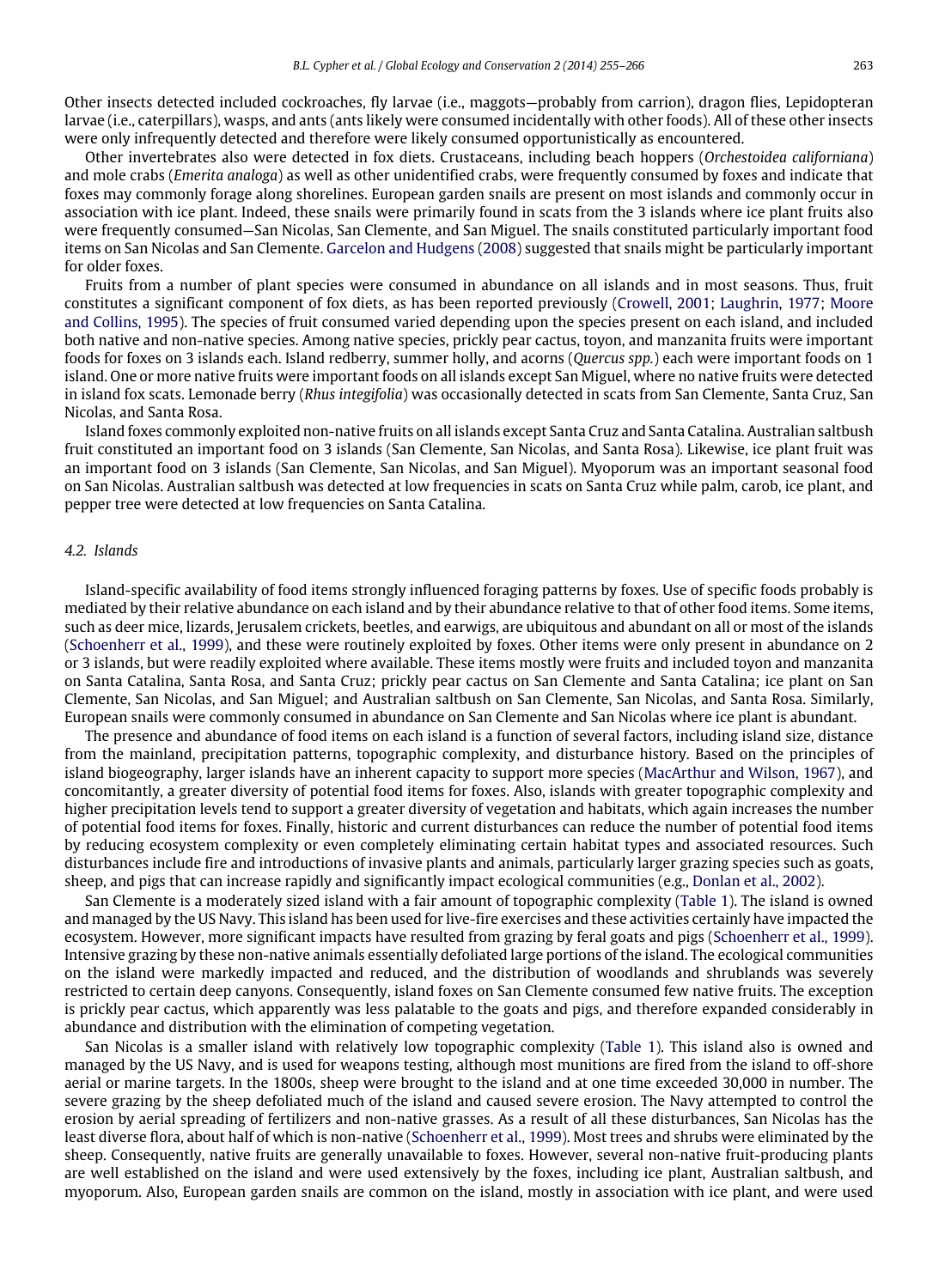extensively by the foxes. Thus, fox diets on San Nicolas had the largest proportion of non-native items, and the dependence of foxes on these items may be significant.

Santa Catalina is a large and topographically complex island [\(Table 1\)](#page-2-0). Approximately 88% of the island is owned and managed by the Catalina Island Conservancy, but 2 large towns (Avalon and Two Harbors) and several smaller settlements also are present on the island. Introduced animals have included goats, pigs, horses, cattle, black-buck antelope (*Antilope cervicapra*), bison (*Bison bison*), and mule deer [\(Knowlton](#page-11-28) [et al.,](#page-11-28) [2007\)](#page-11-28). These species have significantly impacted native flora, although these impacts were not as devastating as on other islands. Catalina retains high floristic diversity with many fruitproducing species. Consequently, use of fruits by foxes was highest on Santa Catalina, and most fruits used were from native species. Toyon was used extensively by the foxes, as was prickly pear cactus, which may have increased in abundance as a result of grazing by the introduced animals. Use of non-native resources was lowest on Santa Catalina.

San Miguel is a small island with relatively low topographic complexity [\(Table 1\)](#page-2-0). The island is owned and managed by the National Park Service. Vegetation on the island has been significantly altered by past over-grazing and military activities. Due to these disturbances, along with small size and farther distance from the mainland, the island has low floristic diversity, including few trees or shrubs [\(Schoenherr](#page-11-4) [et al.,](#page-11-4) [1999\)](#page-11-4). Consequently, the only fruit consumed in abundance was that of nonnative ice plant. Foxes on San Miguel appear to rely extensively on insects. Habitat restoration might particularly benefit foxes on San Miguel by increasing the number of available food items.

Santa Rosa is a large and topographically complex island [\(Table 1\)](#page-2-0). This island also is owned and managed by the National Park Service. Past grazing by cattle and sheep has altered the vegetation considerably [\(Schoenherr](#page-11-4) [et al.,](#page-11-4) [1999\)](#page-11-4), and a large herd of non-native deer and elk were present on the island. Fruit use by foxes was lowest on Santa Rosa, but toyon and manzanita still were important foods seasonally, as was non-native Australian saltbush. Foxes also obviously scavenged unrecovered carcasses and gut piles of deer and elk during annual harvests. However, these ungulates have since been removed from Santa Rosa and this resource will no longer be available to foxes.

Santa Cruz is the largest of the islands, topographically complex, and floristically most diverse [\(Table 1\)](#page-2-0). Approximately 77% of the island is owned and managed by The Nature Conservancy with the remainder owned and managed by the National Park Service. Extensive grazing and disturbance by various non-native animals (e.g., cattle, sheep, and pigs) has altered the vegetation [\(Schoenherr](#page-11-4) [et al.,](#page-11-4) [1999\)](#page-11-4), but considerable native components of the ecosystem have remained intact. Consequently, a diversity of native fruits is available and is exploited by foxes, including toyon, manzanita, summer holly, and acorns. Fruit use by foxes on Santa Cruz was second only to that on Santa Catalina, and use of non-native fruits was limited to 1 occurrence of Australian saltbush. Indeed, use of non-native items was relatively low on Santa Cruz compared to most other islands, and consisted almost entirely of European earwigs. One caveat is that fewer scat samples were available for Santa Cruz relative to other islands, and thus the results for this large island may not constitute a completely accurate representation of fox diet.

#### *4.3. Food preferences, non-native items, and habitat restoration*

Island foxes clearly are able to exploit a diversity of food items, and diets on all islands included a number of items. However, some observed dietary patterns can provide insights on preferences. The ubiquitous use of deer mice, lizards, Jerusalem crickets, beetles, and earwigs suggests some preference for these items. Such animal foods are composed of a complex of proteins, carbohydrates, and fats, and therefore comprise highly nutritious foods [\(Robbins,](#page-11-29) [1993\)](#page-11-29). Further evidence of preference for these items might be found in the results from Santa Rosa. A diversity of food items is available on this large island. However, fox numbers were still relatively low during this study (<400; T. Coonan, National Park Service, unpublished data) compared to probable historic levels  $(>1700;$  [Coonan,](#page-11-30) [2003\)](#page-11-30). Consequently, available food resources on the island were not likely over-exploited by foxes and intra-specific competition for food would have been relatively low. Under these conditions, deer mice, Jerusalem crickets, beetles, and earwigs constituted the primary items in the annual diet. As further evidence of preference for deer mice, use of deer mice by foxes exhibited no detectable seasonality despite the fact that these rodents exhibit marked season variation in abundance [\(Drost](#page-11-31) [and](#page-11-31) [Fellers,](#page-11-31) [1991;](#page-11-31) [Schwemm,](#page-11-16) [2008\)](#page-11-16).

Certain native fruits also were used extensively by foxes on islands where available. In particular, toyon, manzanita, and prickly pear cactus fruits appeared to be preferred food items. Frequent use of prickly pear cactus and toyon fruits has been reported previously [\(Crowell,](#page-11-21) [2001;](#page-11-21) [Moore](#page-11-3) [and](#page-11-3) [Collins,](#page-11-3) [1995\)](#page-11-3). When abundant, fruits use is energetically efficient for foxes due to low foraging costs.

Non-native items were used extensively by foxes on some islands. Generally, use of non-native items was highest on the smaller islands: San Clemente, San Nicolas, and San Miguel. These islands also are the least diverse floristically. Thus, fewer native foods may be available on these islands resulting in foxes more frequently exploiting non-native items. Ice plant fruits were frequently consumed by foxes on San Clemente, San Nicolas, and San Miguel while Australian saltbush fruits were frequently consumed on San Clemente and San Nicolas. No native fruits were detected in scats from San Miguel, and the only native fruit consumed on San Clemente and San Nicolas was prickly pear cactus, which actually may have increased in abundance as a result of severe grazing on competing plants by non-native animals [\(Schoenherr](#page-11-4) [et al.,](#page-11-4) [1999\)](#page-11-4). European snails inhabiting ice plant also were used extensively by foxes on San Clemente and San Nicolas.

Island fox foraging patterns, food preferences, and use of non-native items all have important implications for long-term fox conservation. The high dietary plasticity exhibited by foxes is advantageous, particularly given the inherent limitations on the number of available food items associated with living in an insular environment. Furthermore, habitat conditions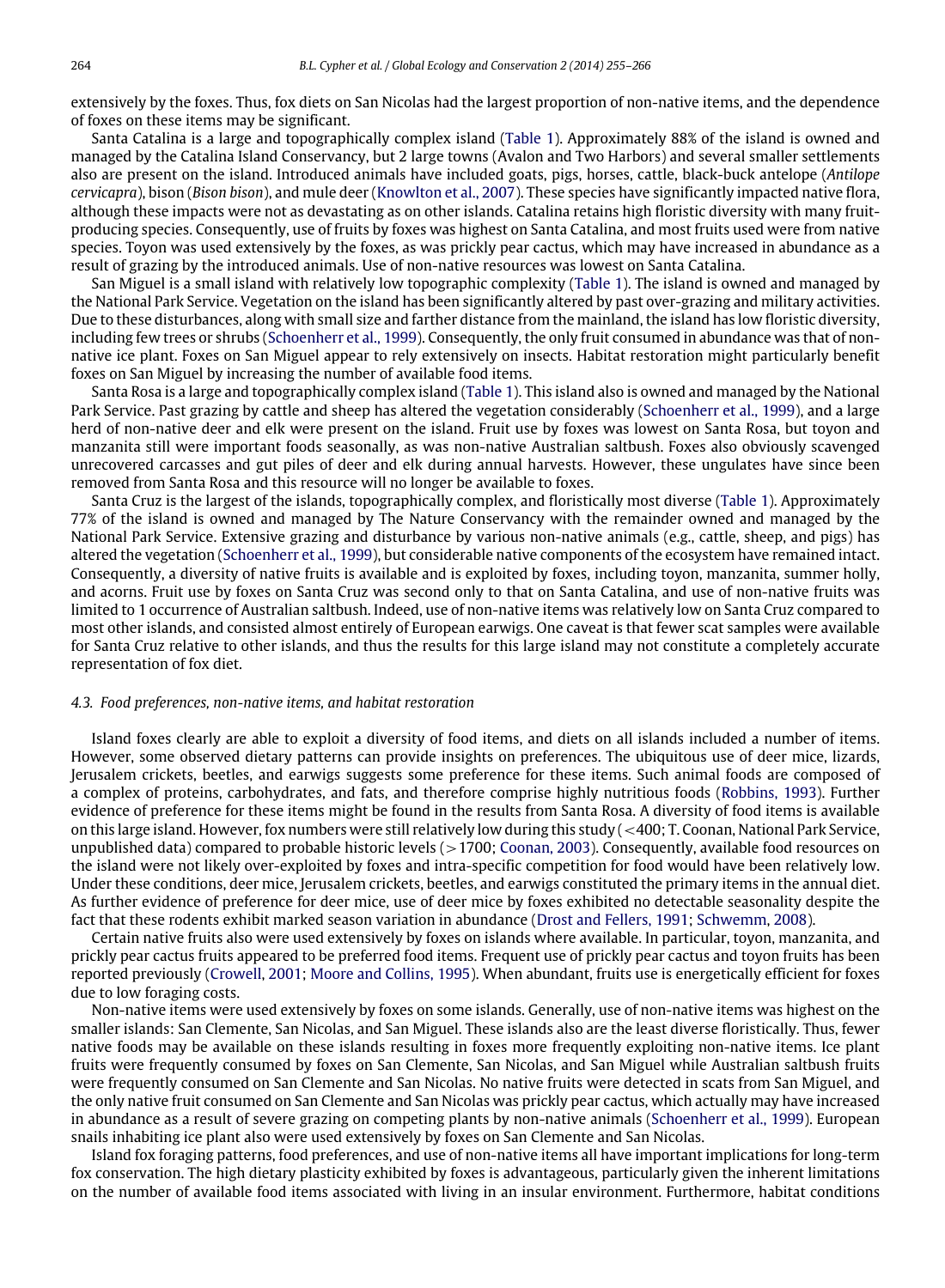on all of the islands have been degraded, in some cases extensively, primarily by past land uses (e.g., grazing by domestic and feral animals, military activities). Thus, any processes or efforts that improve ecosystem integrity and habitat quality, particularly those that expand habitat diversity and complexity, have the potential to also increase food resources available to foxes. Such actions likely would increase the abundance of preferred food items, and importantly, they also would further increase the diversity of items.

Availability of specific items can vary temporally due to cyclic (e.g., precipitation, masting) or stochastic (e.g., disease) processes. For example, many island fox foods may decrease in abundance during drought periods, disease could reduce the abundance of certain prey or fruit species, and plant species produce fruit crops on multi-year cycles (P. Schuyler, personal communication). On a longer time scale, climate change could alter the abundance of various food items. Thus, as the number of available items increases, so does the likelihood that some items will remain sufficiently abundant even if other foods decline in availability. In such an event, foxes would have a greater opportunity to switch and exploit alternate resources. Increasing item diversity could help prevent or moderate food-related population declines and the associated extinction risk.

Actions that could increase food item diversity include habitat protection and restoration. Four islands are entirely or largely managed for conservation, and stringent habitat protections are being implemented on the 2 Navy-owned islands [\(US](#page-11-0) [Fish](#page-11-0) [and](#page-11-0) [Wildlife](#page-11-0) [Service,](#page-11-0) [2012\)](#page-11-0). Many of the past ecosystem insults, particularly over-grazing by non-native animals, have been eliminated or at least mitigated on most islands. Consequently, natural ecosystem recovery is in progress on all islands, and plant and habitat diversity is increasing. On all islands, other management actions, such as fire suppression or limiting public access and uses in natural areas, are helping to prevent further habitat degradation [\(Coonan,](#page-11-30) [2003;](#page-11-30) [US](#page-11-0) [Fish](#page-11-0) [and](#page-11-0) [Wildlife](#page-11-0) [Service,](#page-11-0) [2012\)](#page-11-0). Active restoration also is being conducted or is planned on most islands. Such restoration activities include removing remaining non-native grazers (e.g., deer and elk on Santa Rosa; [Griffin](#page-11-32) [et al.,](#page-11-32) [2009\)](#page-11-32), removing invasive non-native plants (e.g., fennel (*Foeniculum vulgare*) on Santa Cruz; [Erskine](#page-11-33) [Ogden](#page-11-33) [and](#page-11-33) [Rejmánek,](#page-11-33) [2005\)](#page-11-33), protecting native plants from further grazing/browsing (e.g., Santa Catalina; [Ramirez](#page-11-34) [et al.,](#page-11-34) [2012\)](#page-11-34), and planting native plants to increase their abundance and distribution (several islands).

On some islands, ecosystem restoration involving the reduction or elimination of non-native species may need to be conducted cautiously to avoid adverse impacts to food supplies for foxes. Fruits from non-native plants comprise significant proportions of fox diets on some islands, particularly San Nicolas, San Miguel, and San Clemente. On these islands, ice plant fruits are routinely consumed by foxes. Thus, any efforts to reduce or remove ice plant should be conducted gradually to allow time for foxes to switch to alternate foods. Preferably, plantings of native fruit-producing plants should be conducted concomitantly, if not well before (e.g., to allow species time to mature and produce fruit) with the removal of non-native fruit plants to avoid any reductions in overall food availability. This cautionary note may particularly apply to San Nicolas, where foxes are frequently consuming fruits from 3 non-native plants as well as non-native snails associated with 1 of the plants. Rapid removal of these 4 food items on this island could result in significantly reduced food availability for foxes.

#### *4.4. Conclusions and recommendations*

Island foxes exploit a diversity of food items with patterns strongly influenced by island-specific item availability. This ability to use numerous items likely facilitates fox persistence in the inherently space-limited environments of the islands. Non-native items are commonly used and foxes may be at least partially dependent on these items on some islands. Increasing the diversity of available food items may help to enhance the security of fox populations by ensuring more stable food supplies during resource declines associated with cyclic and stochastic events or climate change. Based on our results, we recommend (1) continuing and enhancing efforts to restore and improve habitat conditions on all islands, (2) increasing the abundance of native items in association with any removals of non-native species used by foxes, and (3) monitoring annual trends in abundance of key food items as well as periodic monitoring of item use by foxes to determine functional responses to changes in item availability. We feel that this last recommendation is particularly important because all 6 of the islands with foxes are in a state of transition as they recover from past abusive land uses, and each island is at a different point in this recovery process. Our study documented the situation at a particular point in time and provides a solid baseline for longitudinal comparisons.

#### **Acknowledgments**

Funding for this project was provided by the California Department of Fish and Wildlife (no. S0750025) through the Endangered Species Act (Section-6) Grant-in-Aid Program. This project would not have been possible without the efforts of numerous collaborators working on the Channel Islands. We sincerely thank the following individuals: Francesca Ferrara, Grace Smith, Julie King, Calvin Duncan, Melissa Booker, Andy Wastell, Tim Coonan, Jennifer Savage, Angela Guglielmino, Sue Coppelli, Rachel Wolstenholme, Coleen Cory, Christie Boser, Scott Morrison, Dave Garcelon, and Brian Hudgens. These individuals conducted or facilitated collection of the scat samples that were necessary for this project. We also thank Scott Phillips for assistance with figure preparation. Finally, we thank 2 anonymous reviewers for many helpful comments and suggestions that improved the manuscript.